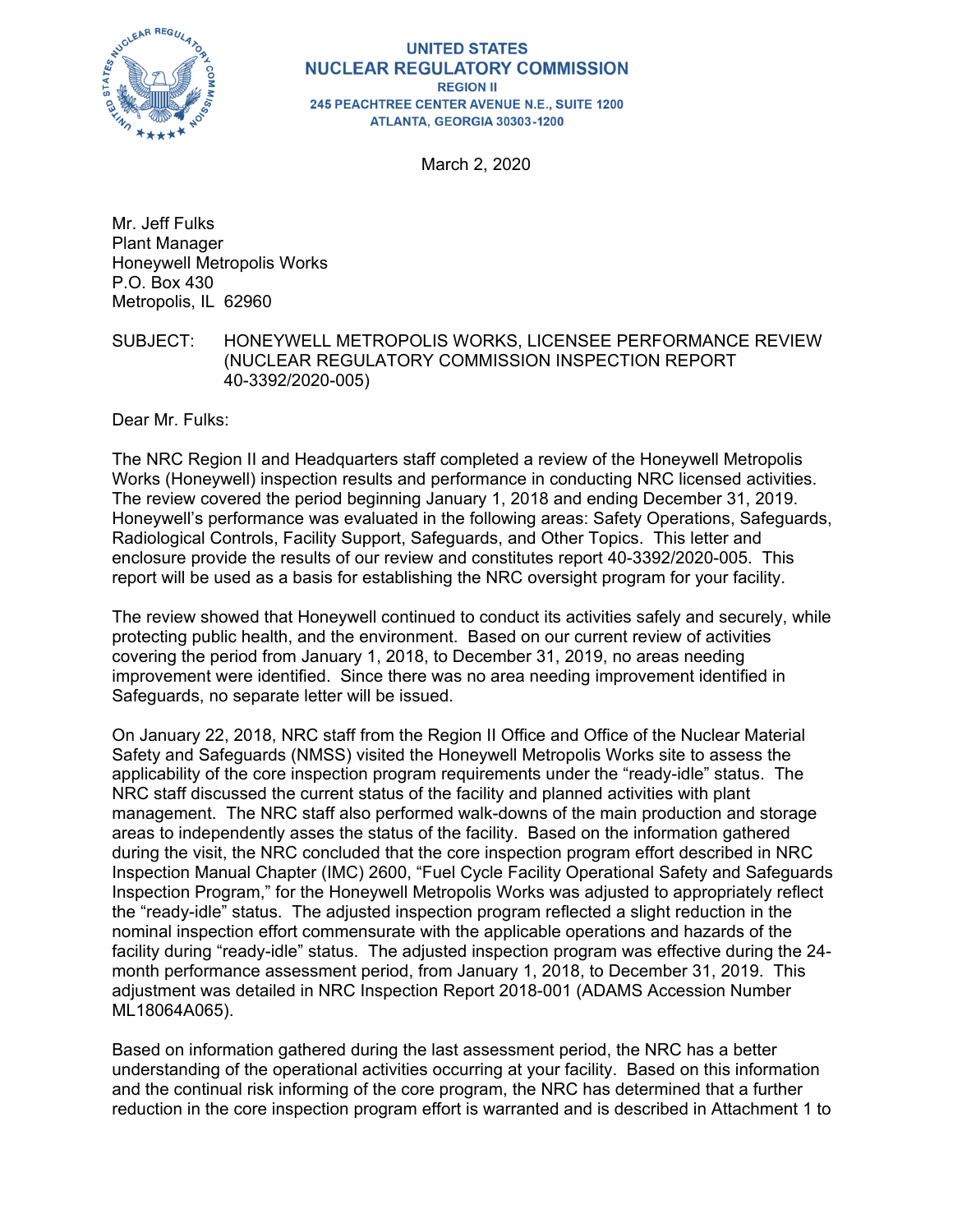this letter. The adjusted inspection program reflects an approximate 80 percent reduction in the nominal inspection effort commensurate with the applicable operations and hazards of the facility during "ready-idle" status.

As a result of your performance during the assessment period, the NRC plans to conduct the core inspection program as described in Attachment 1 to this letter. This reduced core inspection program, as described in the enclosed Attachment, will be in effect from January 1, 2020, to December 31, 2021, as long as the facility remains in an "idle-ready" status.

The results of our review will be discussed with you at a public meeting on April 14, 2020, conducted as a webinar. Although your site had no areas needing improvement for this current review cycle, you will still be granted the opportunity to discuss your facility's performance, in the same areas as those evaluated by the NRC, if you so choose.

In accordance with 10 CFR 2.390 of the NRC's "Rules of Practice," a copy of this letter, and its Enclosure, will be made available electronically for public inspection in the NRC Public Document Room or from the NRC's document system (ADAMS), accessible from the NRC Web site at http://www.nrc.gov/reading-rm/adams.html.

Please refer questions and comments regarding your performance review to Eric Michel, Chief, Projects Branch 2, by telephone at 404-997-4555.

Sincerely,

### **/RA/**

LaDonna B. Suggs, Director Division of Fuel Facility Inspection

Docket No. 40-3392 License No. SUB-526

Enclosure: Licensee Performance Review w/attachment Adjustments for "Ready-Idle" Status

cc: Distribution via ListServ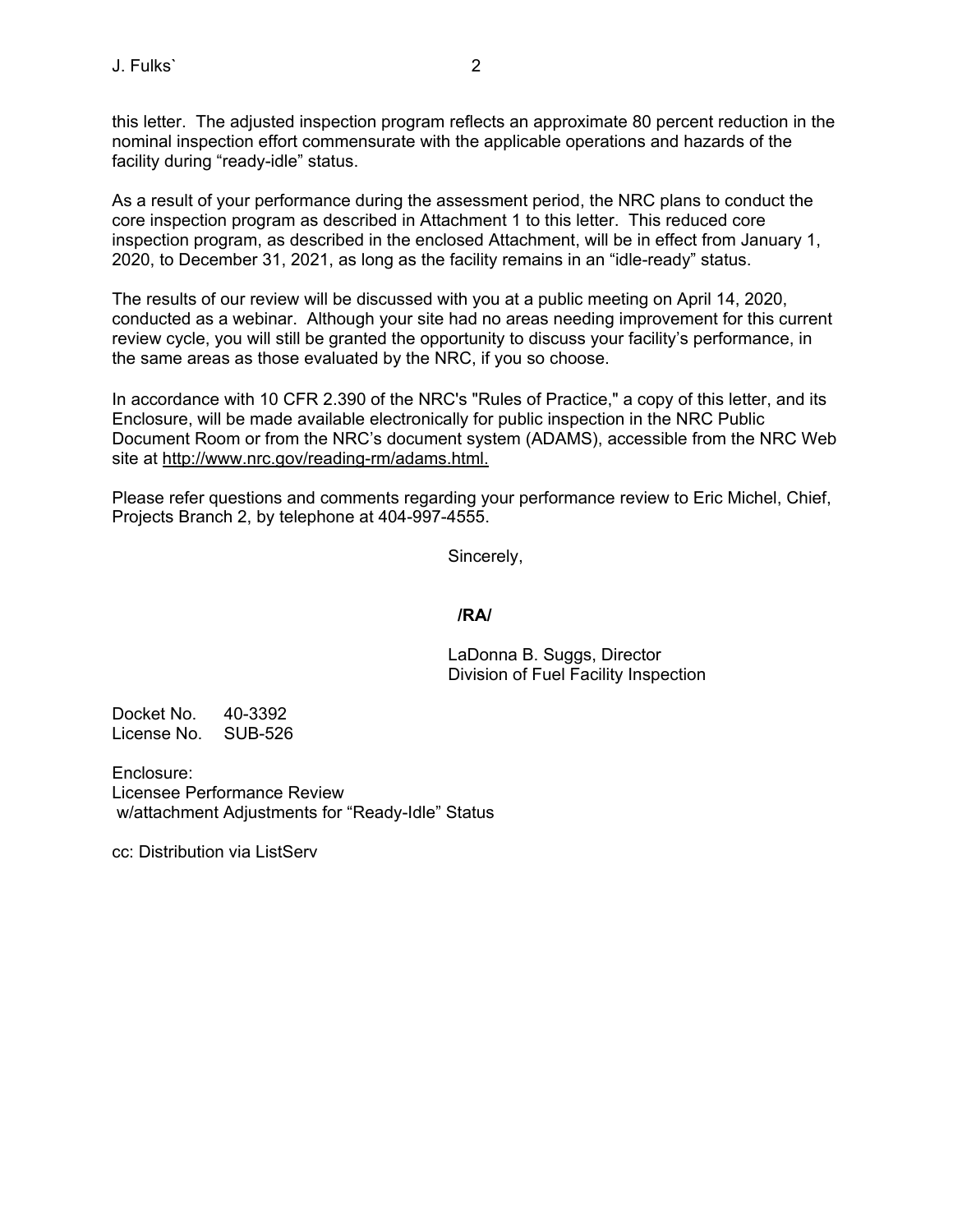SUBJECT: HONEYWELL METROPOLIS WORKS, LICENSEE PERFORMANCE REVIEW (NUCLEAR REGULATORY COMMISSION INSPECTION REPORT (40- 3392/2020-005)

### **DISTRIBUTION:**

A. Kock, NMSS J. Zimmerman, NMSS A. Pearson, NMSS J. Rubenstone, NMSS D. Tiktinsky, NMSS Y. Faraz, NMSS L. Suggs, RII E. Michel, RII J. Shehee, RII E. Stamm, RII T. Vukovinsky, RII P. Startz, RII R. Hannah, RII J. Ledford, RII J. Pelchat, RII E. Lea, RII PUBLIC

## **ADAMS Accession No. ML20062K159**

| <b>OFFICE</b> | RII:DFFI      | RII:DFFI BC | RII:DFFI  | NMSS:DFM     | NMSS:DFM   |  |  |  |  |  |  |
|---------------|---------------|-------------|-----------|--------------|------------|--|--|--|--|--|--|
| <b>NAME</b>   | T. Vukovinsky | E. Michel   | P. Startz | J. Zimmerman | A. Pearson |  |  |  |  |  |  |
| <b>DATE</b>   | 2/25/2020     | 2/26/2020   | 2/25/2020 | 2/26/20      | 2/26/20    |  |  |  |  |  |  |
| <b>OFFICE</b> | NMSS:DFM      | RII:DFFI BC |           |              |            |  |  |  |  |  |  |
| <b>NAME</b>   | A. Kocl       | L. Suggs    |           |              |            |  |  |  |  |  |  |
| <b>DATE</b>   | 2/26/2020     | 3/2/2020    |           |              |            |  |  |  |  |  |  |

**OFFICIAL RECORD COPY**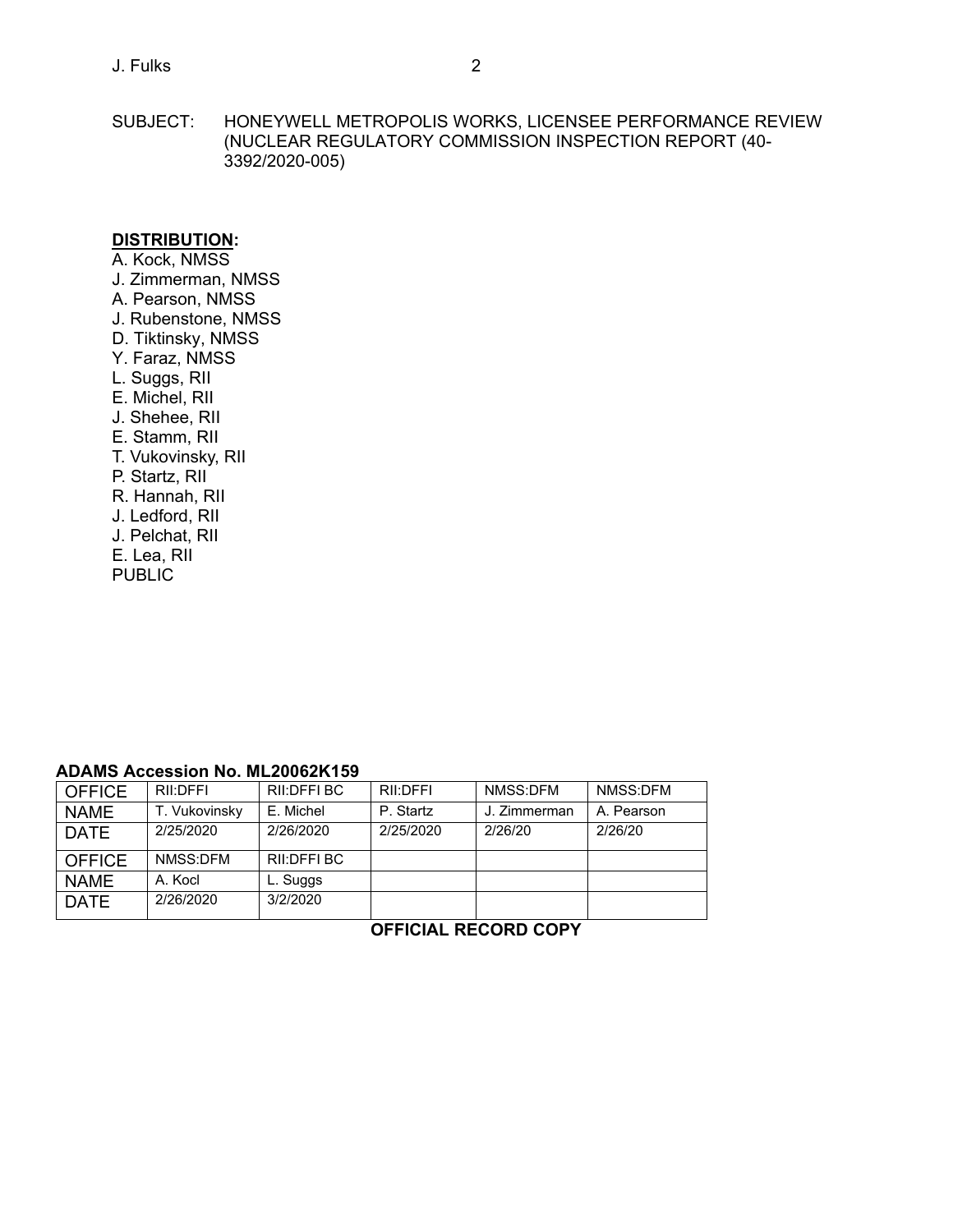### LICENSEE PERFORMANCE REVIEW FOR HONEYWELL METROPOLIS WORKS ASSESSMENT PERIOD: January 1, 2018 to December 31, 2019

The following is a summary of notable performance issues at the Honeywell Metropolis Works (Honeywell) in the conduct of NRC licensed activities.

### **PERFORMANCE AREA: FACILITY SUPPORT**

This area is comprised of maintenance and surveillance of safety controls, operator training, emergency preparedness, emergency exercise, management organization and controls, and permanent plant modifications.

#### Plant status

• None

#### Notable Inspection Findings

• Non-Cited Violation (NCV) for failure to implement adequate management measures for product isolation valve FV-E42104 credited as a PFAP in the ISA Summary. Inspection Report 2018-002 (ML18101A012).

#### Performance Analysis for Area Needing Improvement (ANI)

• No ANI was identified in Facility Support

#### Inspection Effort Recommendation

• Modify the core inspection program commensurate with the "idle-ready" status of the facility.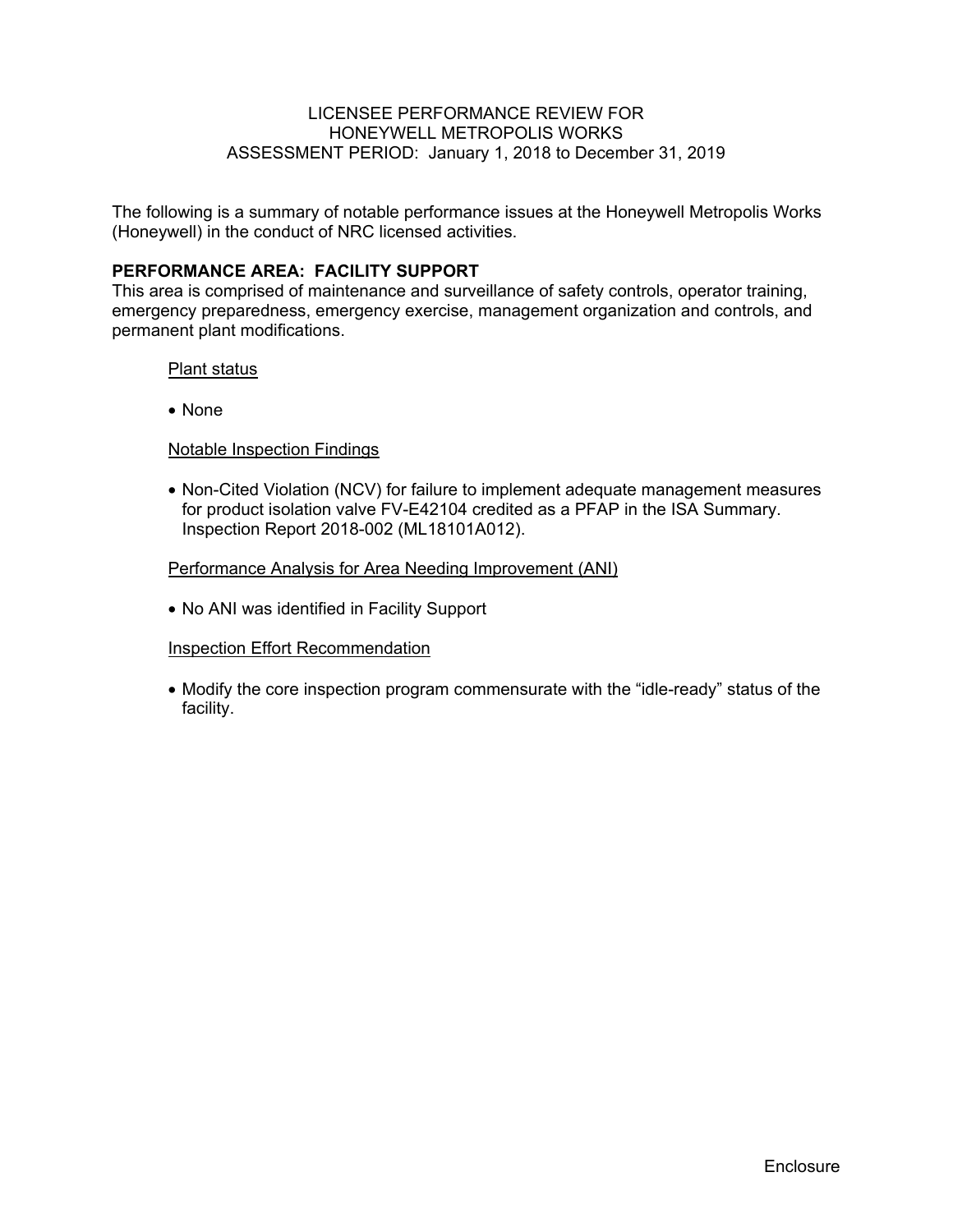## **Adjustments for "Ready-Idle" Status**

## **PERFORMANCE AREA: SAFETY OPERATIONS**

| Inspection<br><b>Procedure</b>       | <b>Title</b>                       | Core<br><b>Frequency</b> | <b>Adjustments for "Ready-Idle"</b>                                                                                                                                                                                                                                                                       | DIE**<br>(hrs) |
|--------------------------------------|------------------------------------|--------------------------|-----------------------------------------------------------------------------------------------------------------------------------------------------------------------------------------------------------------------------------------------------------------------------------------------------------|----------------|
| 88020                                | <b>Operations Safety</b>           | Semi-<br>Annual          | This procedure will be<br>implemented once a year, as<br>applicable to the current status of<br>safety controls in the facility. The<br>level of effort for this inspection<br>will be reduced commensurate<br>with the applicable program<br>activities                                                  | 6              |
| 88055                                | <b>Fire Protection</b>             | Annual                   | The core annual frequency of this<br>procedure will be maintained.<br>Fire Protection Program activities<br>will continue during "ready-idle"<br>but with a reduced scope. Thus,<br>the level of effort for this<br>inspection will be reduced<br>commensurate with the<br>applicable program activities. | 4              |
| 88054                                | <b>Fire Protection</b>             | <b>Triennial</b>         | The core triennial frequency of<br>this procedure will be maintained.<br>The last NRC inspection under<br>this procedure was in 2017 and<br>did not identify violations of<br>significance. The next inspection<br>is due in 2020.                                                                        | 8              |
| <b>IMC-2600</b><br>App. B<br>Table 2 | As Needed Inspection<br>Procedures | As Needed                | The procedures listed in Table 2<br>of IMC-2600 will remain<br>applicable and can be<br>implemented as necessary in<br>accordance with NRC policies<br>and procedures.                                                                                                                                    | As<br>Needed   |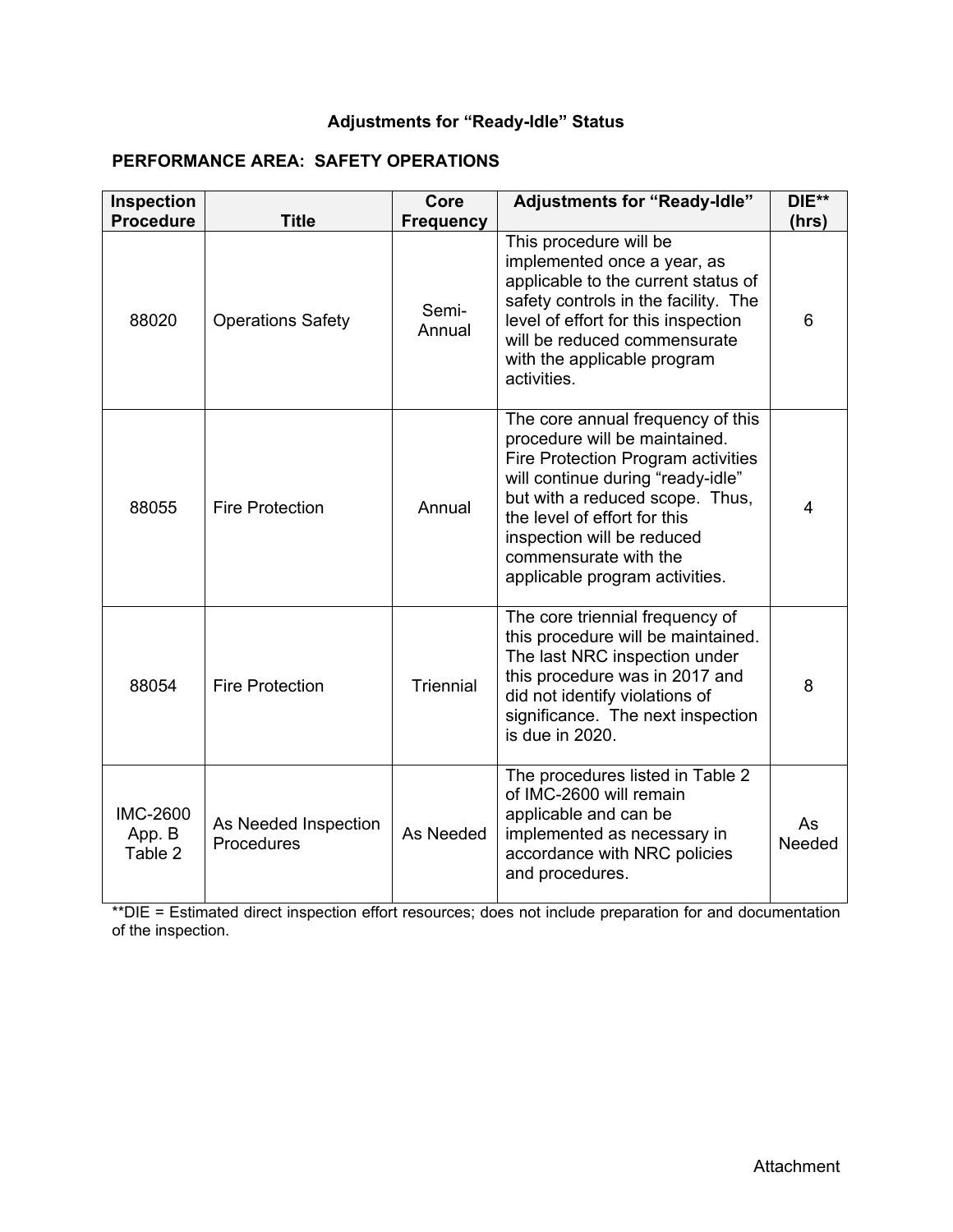## **PERFORMANCE AREA: RADIOLOGICAL CONTROLS**

| Inspection                |                                                            | Core                                |                                                                                                                                                                                                                                                                                                                                                                | $DIE**$    |
|---------------------------|------------------------------------------------------------|-------------------------------------|----------------------------------------------------------------------------------------------------------------------------------------------------------------------------------------------------------------------------------------------------------------------------------------------------------------------------------------------------------------|------------|
| <b>Procedure</b><br>88030 | <b>Title</b><br>Radiation Protection,<br>App A             | <b>Frequency</b><br><b>Biennial</b> | <b>Adjustments for "Ready-Idle"</b><br>The core biennial frequency of<br>this procedure will be maintained.<br><b>Radiation Protection Program</b><br>activities will continue during<br>"ready-idle" but with a reduced<br>scope. Thus, the level of effort<br>for this inspection will be reduced<br>commensurate with the<br>applicable program activities. | (hrs)<br>4 |
| 88030                     | Radiation Protection,<br>App B                             | <b>Biennial</b>                     | The core biennial frequency of<br>this procedure will be maintained.<br><b>Radiation Protection Program</b><br>activities will continue during<br>"ready-idle" but with a reduced<br>scope. Thus, the level of effort<br>for this inspection will be reduced<br>commensurate with the<br>applicable program activities.                                        | 4          |
| 88045                     | <b>Effluent Control and</b><br>Environmental<br>Protection | Annual                              | The core annual frequency of this<br>procedure will be maintained.<br><b>Effluent Control and</b><br><b>Environmental Protection</b><br>Program activities will continue<br>during "ready-idle" but with a<br>reduced scope. Thus, the level of<br>effort for this inspection will be<br>reduced commensurate with the<br>applicable program activities.       | 6          |
| 88035                     | Waste Management                                           | <b>Biennial</b>                     | The core biennial frequency of<br>this procedure will be maintained.<br>Waste Management Program<br>activities will continue during<br>"ready-idle" but with a reduced<br>scope. Thus, the level of effort<br>for this inspection will be reduced<br>commensurate with the<br>applicable program activities.                                                   | 4          |
| 86740                     | Transportation                                             | <b>Biennial</b>                     | The core biennial frequency of<br>this procedure will be maintained.<br><b>Transportation Program activities</b><br>will continue during "ready-idle"<br>but with a reduced scope. Thus,                                                                                                                                                                       | 4          |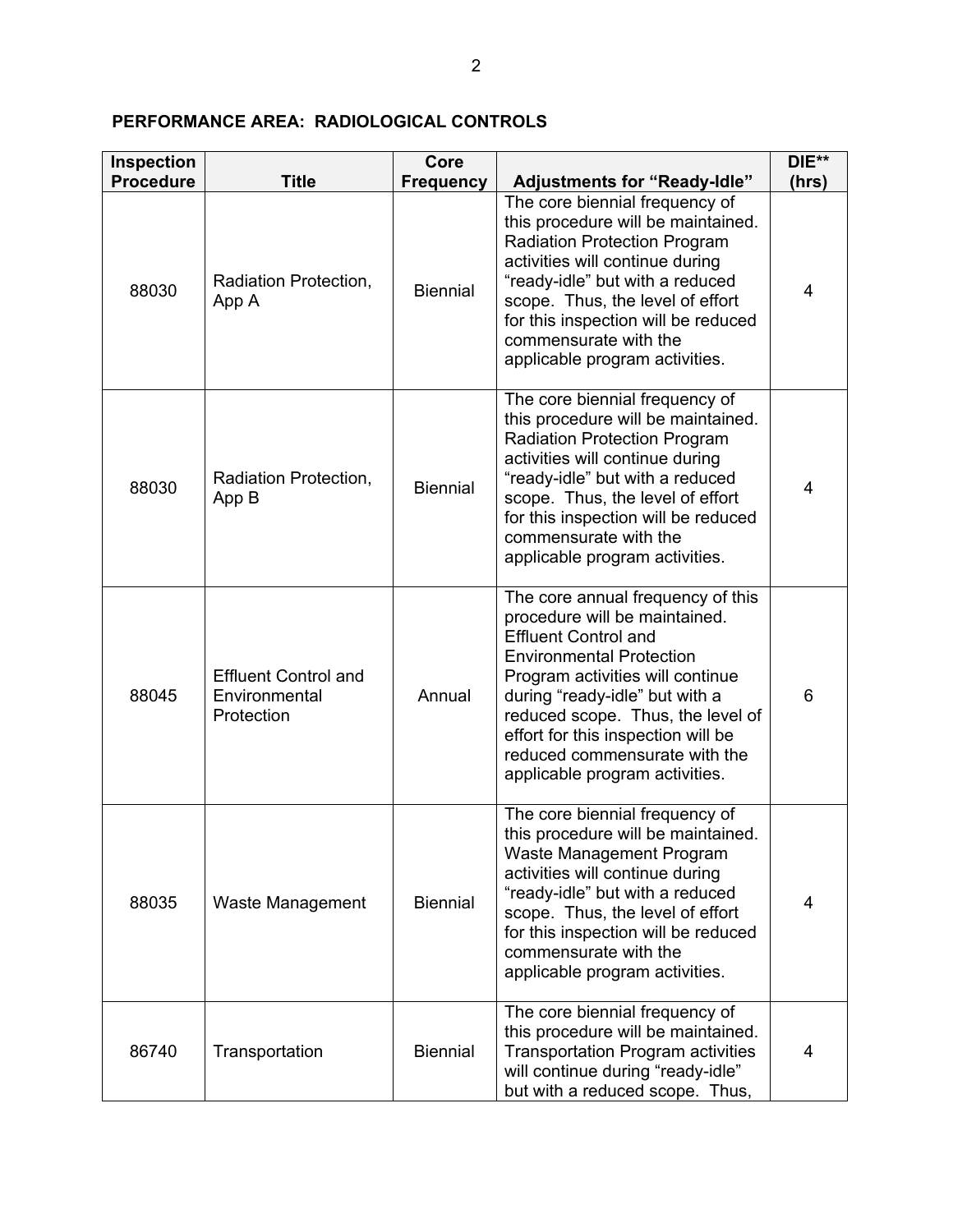| Inspection<br><b>Procedure</b>       | Title                                     | Core<br><b>Frequency</b> | <b>Adjustments for "Ready-Idle"</b>                                                                                                                                    | $DIE**$<br>(hrs) |
|--------------------------------------|-------------------------------------------|--------------------------|------------------------------------------------------------------------------------------------------------------------------------------------------------------------|------------------|
|                                      |                                           |                          | the level of effort for this<br>inspection will be reduced<br>commensurate with the<br>applicable program activities.                                                  |                  |
| <b>IMC-2600</b><br>App. B<br>Table 2 | As Needed Inspection<br><b>Procedures</b> | As Needed                | The procedures listed in Table 2<br>of IMC-2600 will remain<br>applicable and can be<br>implemented as necessary in<br>accordance with NRC policies<br>and procedures. | As<br>Needed     |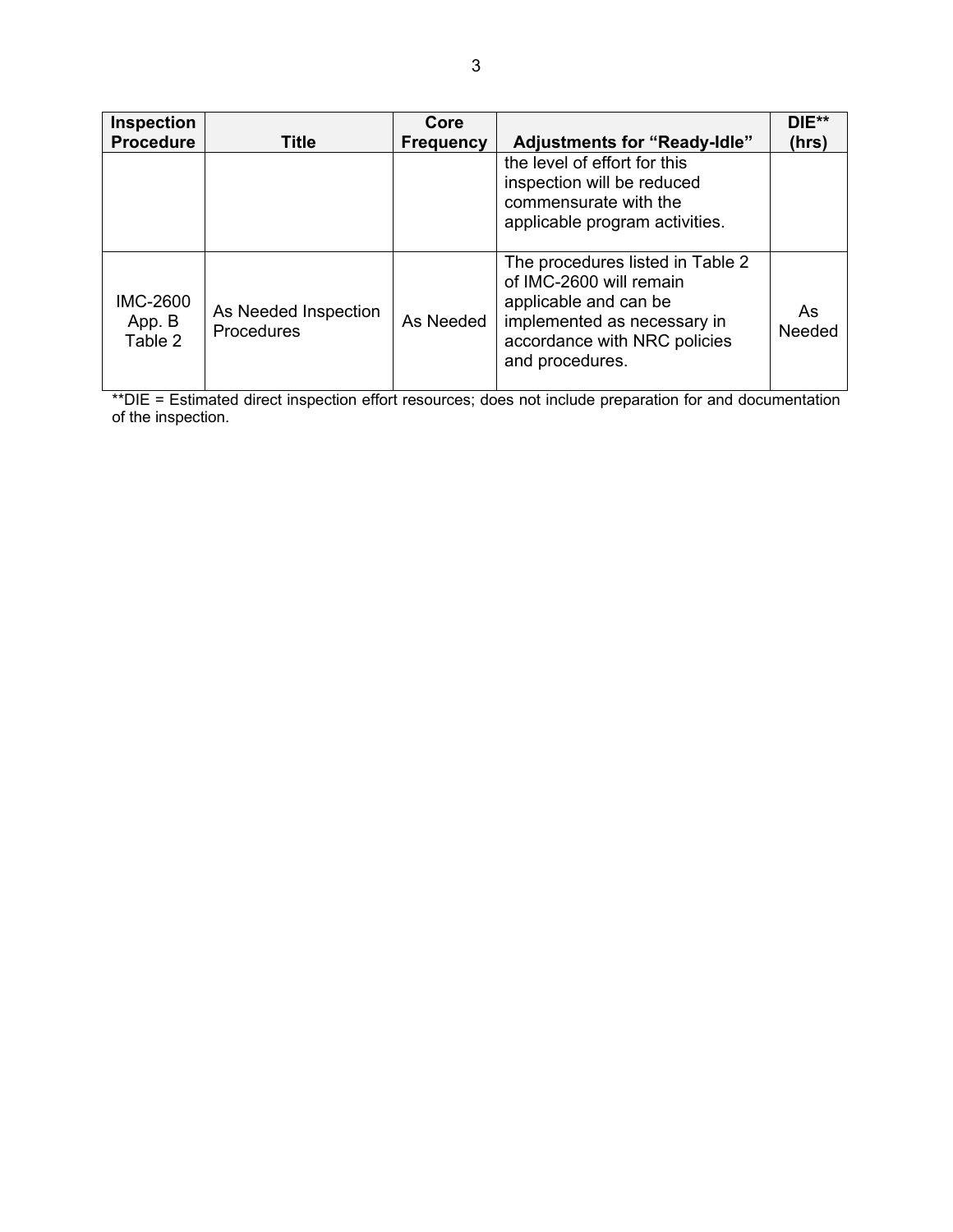## **PERFORMANCE AREA: FACILITY SUPPORT**

| <b>Inspection</b> |                                                       | Core             |                                                                                                                                                                                                                                                                                                                                                                                                                                                      | DIE** |
|-------------------|-------------------------------------------------------|------------------|------------------------------------------------------------------------------------------------------------------------------------------------------------------------------------------------------------------------------------------------------------------------------------------------------------------------------------------------------------------------------------------------------------------------------------------------------|-------|
| <b>Procedure</b>  | <b>Title</b>                                          | <b>Frequency</b> | <b>Adjustments for "Ready-Idle"</b>                                                                                                                                                                                                                                                                                                                                                                                                                  | (hrs) |
| 88025             | Maintenance and<br>Surveillance of Safety<br>Controls | Annual           | The core annual frequency of this<br>procedure will be maintained.<br>This procedure is expected to be<br>implemented in conjunction with<br>IP 88020, Operational Safety.<br>Some Maintenance Program<br>activities will continue during<br>"ready-idle" but might not be<br>applicable to NRC-regulated<br>activities. Thus, the level of effort<br>for this inspection will be reduced<br>commensurate with the<br>applicable program activities. | 2     |
|                   |                                                       |                  | The NRC will rely on the results<br>of IP 88020 to identify<br>maintenance activities on safety-<br>significant safety controls that<br>need to be inspected during<br>"ready-idle."                                                                                                                                                                                                                                                                 |       |
| 88050             | Emergency<br>Preparedness                             | Annual           | The core annual frequency of this<br>procedure will be maintained.<br><b>Emergency Preparedness</b><br>activities will continue during<br>"ready-idle" but with a reduced<br>scope. Thus, the level of effort<br>for this inspection will be reduced<br>commensurate with the<br>applicable program activities.                                                                                                                                      | 4     |
| 88051             | <b>Emergency Drill</b><br>Evaluation                  | <b>Biennial</b>  | The core biennial frequency of<br>this procedure will be maintained.<br>The Emergency Drill component<br>of the Emergency Plan will<br>remain active but with a limited<br>scope due to the reduction in<br>facility hazards and credible<br>accident scenarios during "ready-<br>idle." Thus, the level of effort for<br>this inspection will be reduced<br>commensurate with the<br>applicable program activities.                                 | 6     |
| 88070             | <b>Plant Modifications</b>                            | Annual           | This inspection was last<br>implemented in 2018 to evaluate<br>safety-significant changes made<br>to the facility and to NRC-                                                                                                                                                                                                                                                                                                                        | 6     |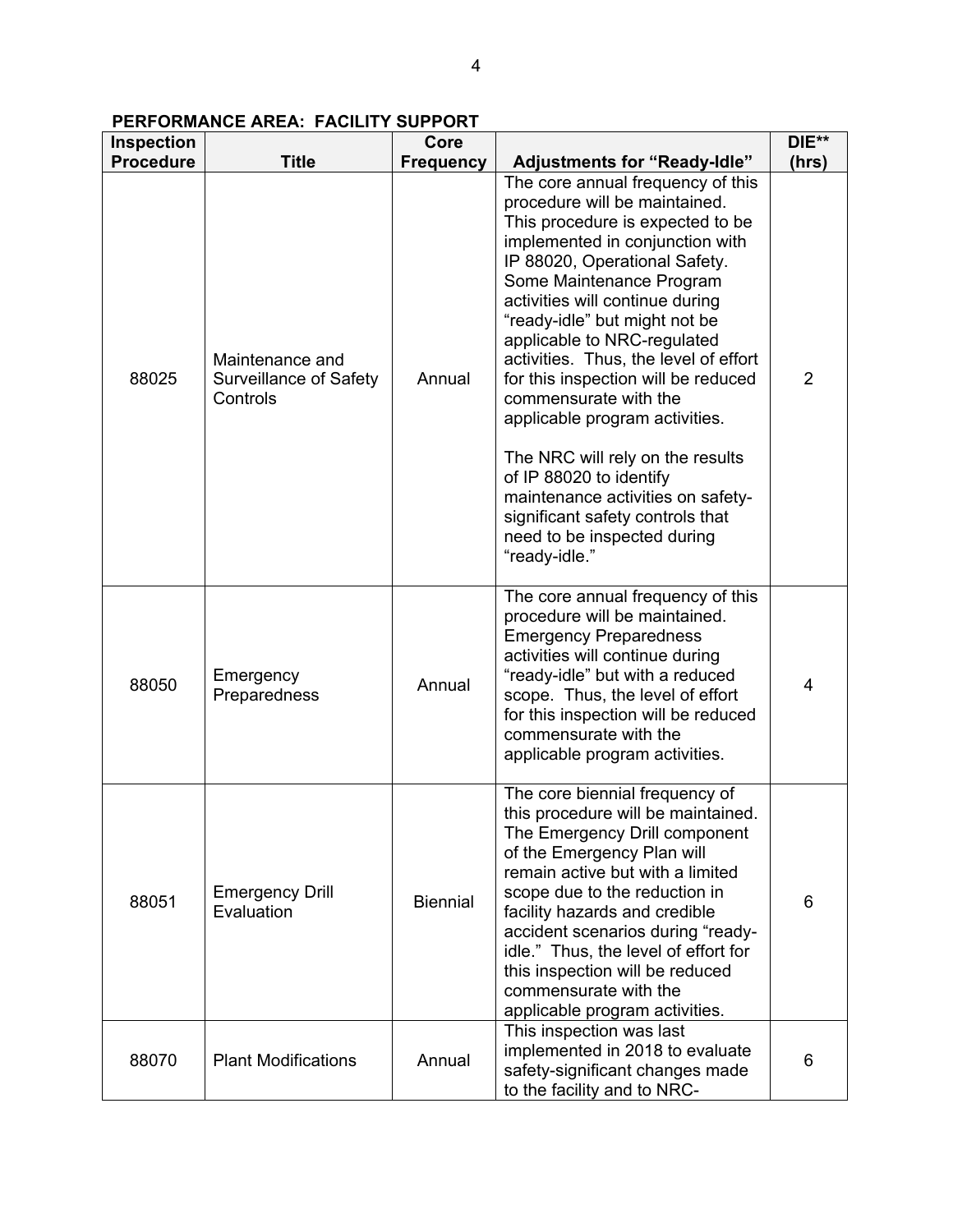| <b>Inspection</b><br><b>Procedure</b> | Title                              | Core<br><b>Frequency</b> | <b>Adjustments for "Ready-Idle"</b>                                                                                                                                                                                                                                                 | DIE**<br>(hrs) |
|---------------------------------------|------------------------------------|--------------------------|-------------------------------------------------------------------------------------------------------------------------------------------------------------------------------------------------------------------------------------------------------------------------------------|----------------|
|                                       |                                    |                          | regulated programs while in<br>"ready- idle" status and did not<br>identify violations of significance.<br>The implementation of this<br>inspection in 2020 and forward<br>should depend on whether<br>safety-significant modifications<br>are implemented during "ready-<br>idle." |                |
| <b>IMC-2600</b><br>App. B<br>Table 2  | As Needed Inspection<br>Procedures | As Needed                | The procedures listed in Table 2<br>of IMC-2600 will remain<br>applicable and can be<br>implemented as necessary in<br>accordance with NRC policies<br>and procedures.                                                                                                              | As<br>Needed   |